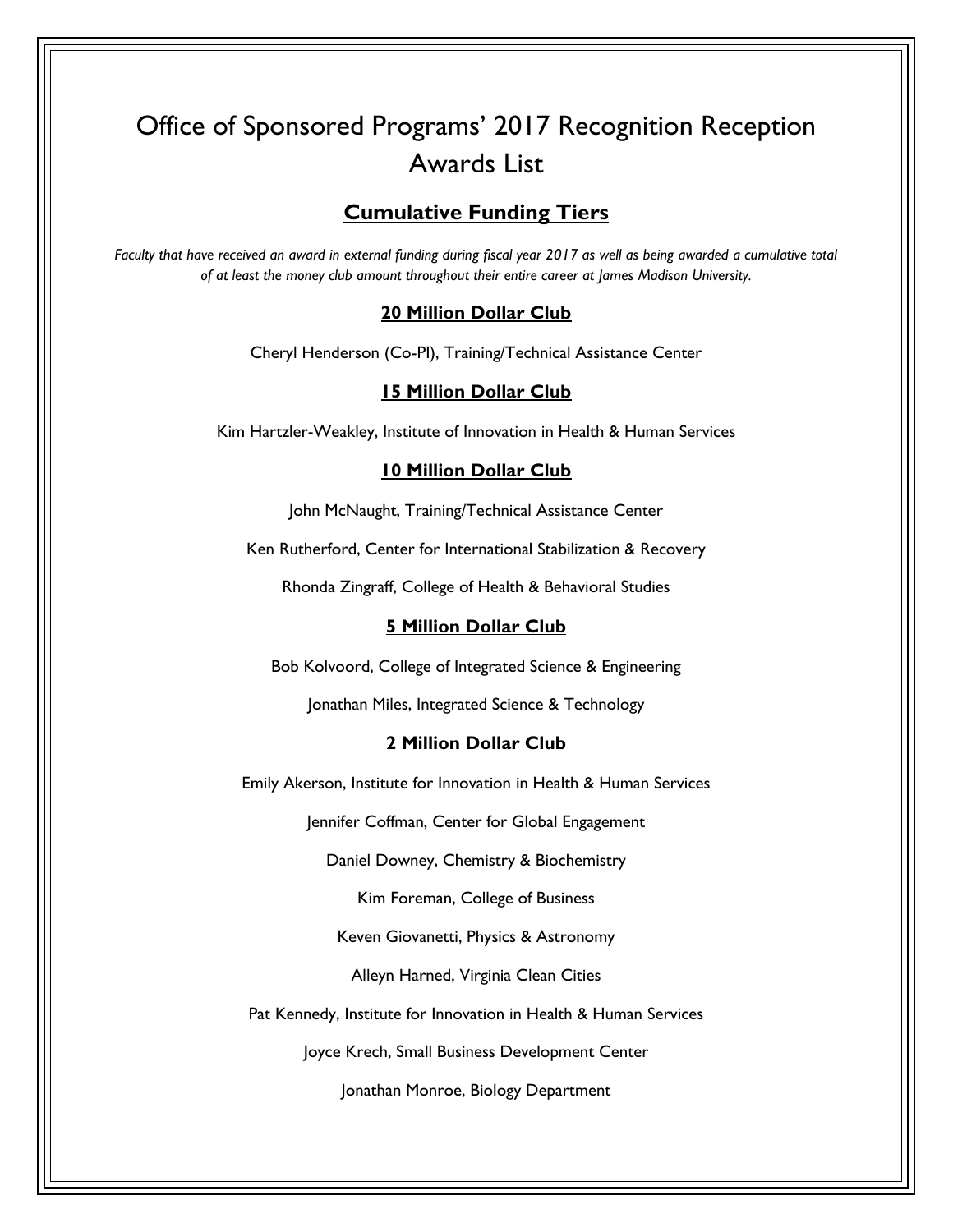Gabriele Niculescu, Physics & Astronomy Lee Sternberger, Center for Global Engagement Nick Swayne, College of Education

#### **1 Million Dollar Club**

Tom Benzing, Integrated Science & Technology Suzanne Fiederlein, Center for International Stabilization & Recovery Mark Gabriele, Biology Department Bob McKown, Integrated Science & Technology M. Ioana Niculescu, Physics & Astronomy Anthony Tongen, College of Science & Mathematics Steven Whitmeyer, Geology & Environmental Science William Wood, Center for Economic Education **\$500,000 Club**  Carrie Chenery, Shenandoah Valley Partnership Tom DeVore, Chemistry & Biochemistry Carol Fleming, Outreach & Engagement Lincoln Gray, Communication Sciences & Disorders Jacquelyn Nagel, Department of Engineering Robert Nagel, Department of Engineering Carole Nash, Integrated Science & Technology Cynthia O'Donoghue, Communication Sciences & Disorders Eric Pyle, Geology & Environmental Science Ronald Raab, Integrated Science & Technology Mark Rankin, English Department Lisa Schick, Education Programs Kristen St. John, Geology & Environmental Science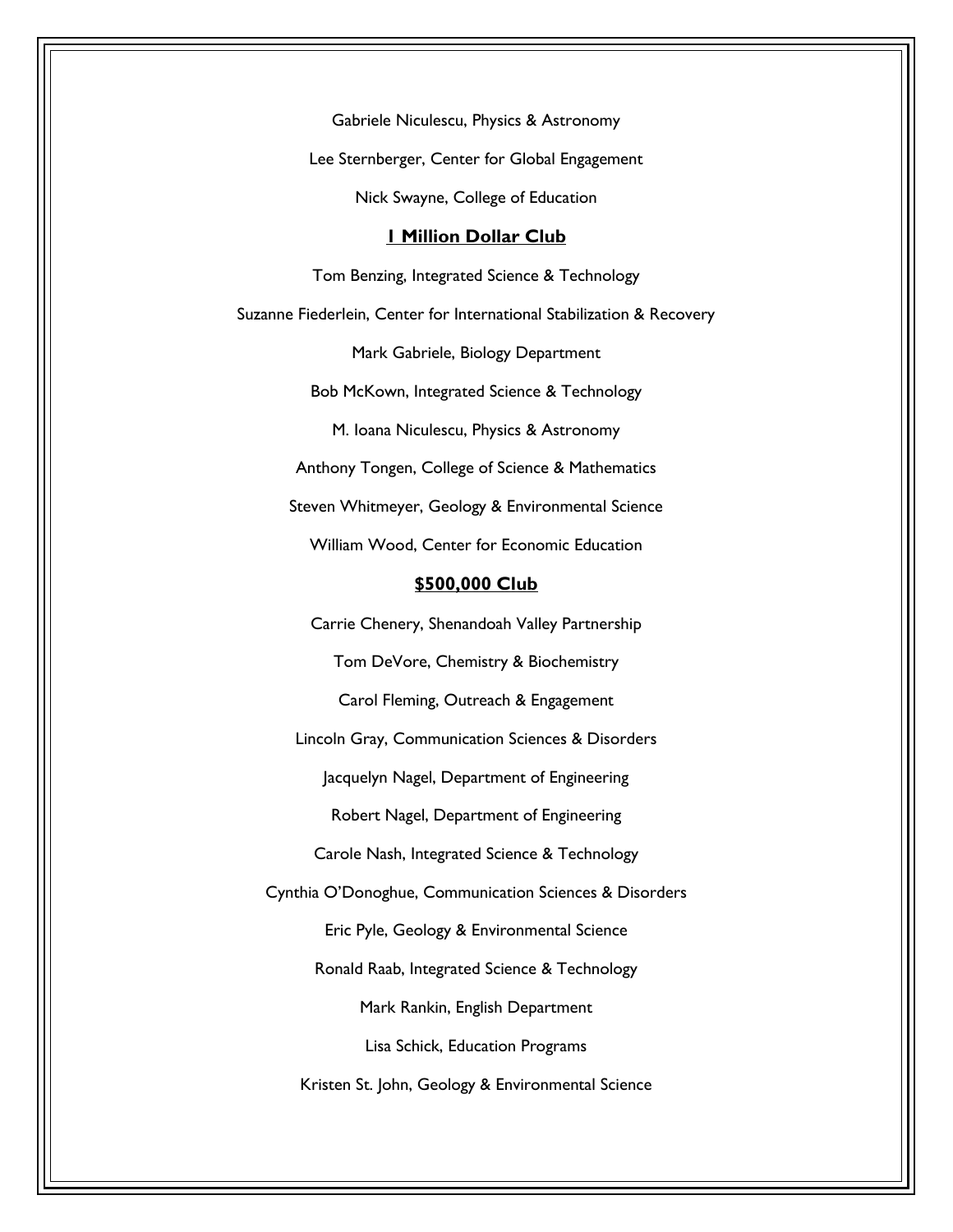Jacqueline Williams, Kinesiology Department

Roshna Wunderlich, Biology Department

## **1 st Time Award Recipients at JMU**

*Faculty who have been awarded external funding for the first time at JMU during fiscal year 2017.* 

Lindsay Aldrich (Co-PI), Center for International Stabilization & Recovery

Hala Al Hajj Shehadeh, Mathematics & Statistics

Lauren Alleyne, Furious Flower Poetry Center

Charles Blake (Co-PI), Political Science

John Bowers, Computer Science

Keston Fulcher, Center for Assessment & Research Studies

Jason Good, Center for Global Engagement

Shah Mahmoud Hanifi, History

Brant Jones (Co-PI), Mathematics & Statistics

Christina Lam (Co-PI), Nursing

Tim LaPira, Political Science

Christie Liu (Co-PI), Libraries & Educational Technologies

Fred Mayhew (Co-PI), Political Science

Sarah Newman, Sociology & Anthropology

Sarah Sackett, Kinesiology

Carolyn Schubert, Research & Education Services

Laura Trull, Social Work

George Vidal, Biology

John Webb (Co-PI), Mathematics & Statistics

Jerry Weniger, Health Professions

## **1 st Year Faculty Recognition**

*First year faculty members at JMU who either submitted a proposal for external funding or were awarded external funding in fiscal year 2017.*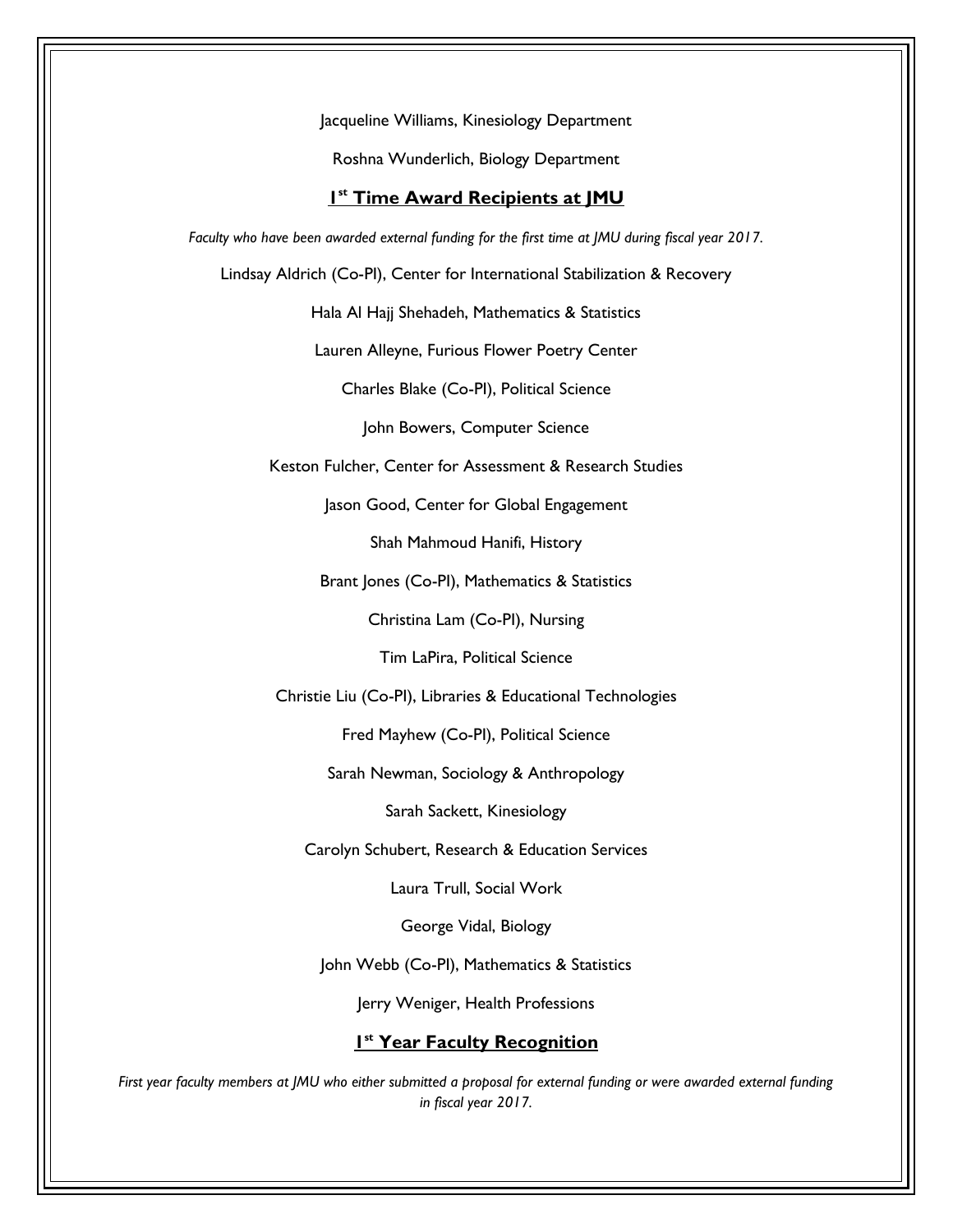Lauren Alleyne, Furious Flower Poetry Center

Dudley Bonsal, Integrated Science & Technology

Masoud Kaveh Baghbadorani, Physics & Astronomy

Jaime Lee, Communication Sciences & Disorders

Sarah Newman, Sociology & Anthropology

Erin Piker, Communication Sciences & Disorders

Jesse Rathgeber, School of Music

Baback Vaziri, Computer Information Systems & Business Analytics

George Vidal, Biology Department

Marquis Walker, Biology Department

Hao Zhang, Integrated Science & Technology

#### **Research and Scholarship Outstanding Faculty Award Recipients**

*The Office of Sponsored Programs (OSP) asked Department Heads to nominate faculty within their department who met criteria areas in teaching, scholarship, services, and mentoring through their externally funded projects during fiscal year 2017. These nominations were forwarded to a selection committee made up of interdisciplinary faculty and staff members' award recommendations were the basis in selecting the final award recipients.* 

Daniel M. Downey, Chemistry & Biochemistry

Mark Gabriele, Department of Biology

Kim Hartzler-Weakley, Institute of Innovation in Health & Human Services

Elizabeth Johnson, Department of Geology & Environmental Science

Jonathan Monroe, Department of Biology

Gerald Weniger, Department of Health Professions

Steven Whitmeyer, Department of Geology & Environmental Science

## **Office of Sponsored Programs' Choice Award**

*The Office of Sponsored Programs considered all faculty and staff that have contributed to the pursuit of external funding during fiscal year 2017 and selected a recipient who to the OSP team exemplifies professionalism, extreme diligence for accuracy, and excels in a support role for writing and administering numerous complex grants.*